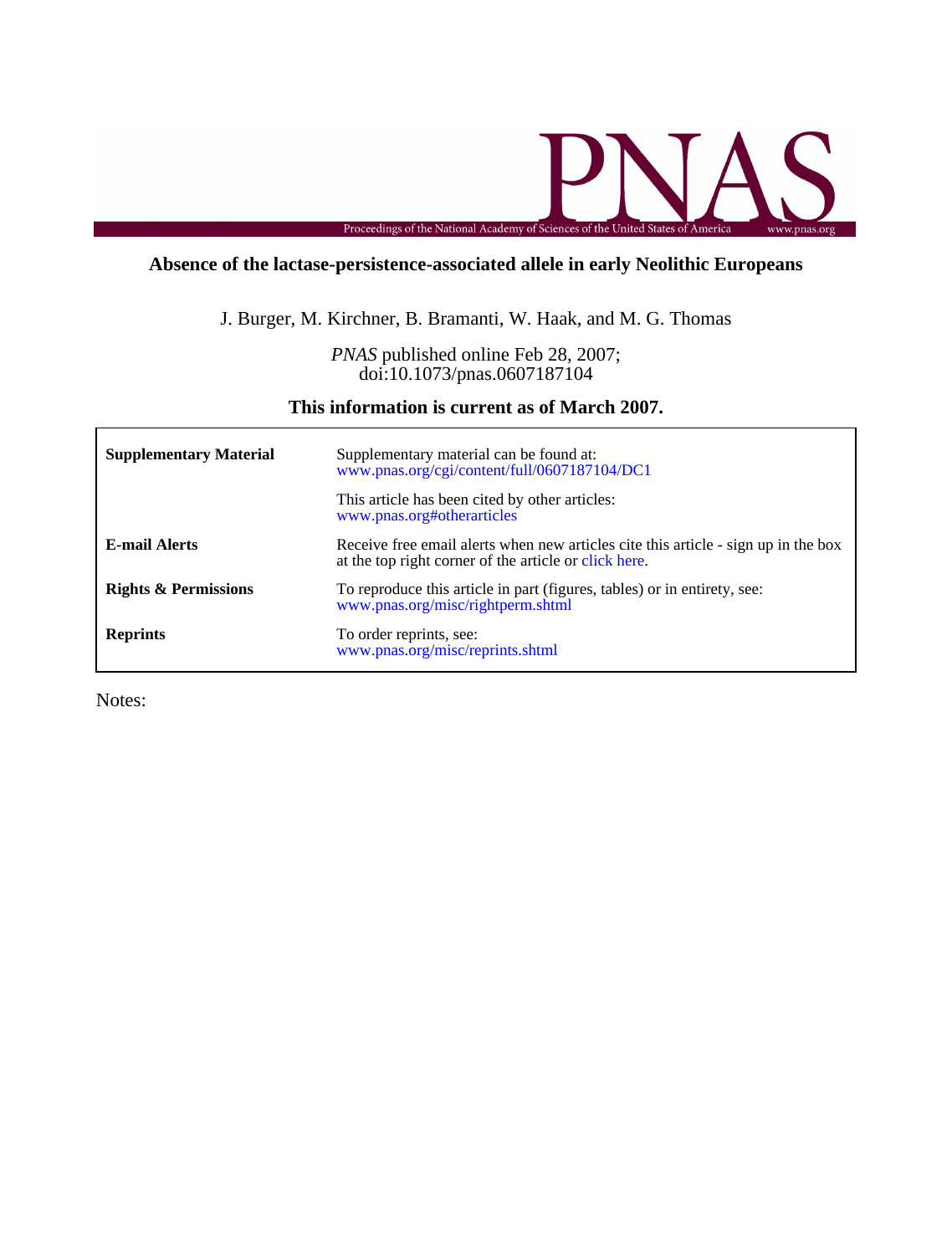# **Absence of the lactase-persistence-associated allele in early Neolithic Europeans**

#### **J. Burger†‡, M. Kirchner†, B. Bramanti†, W. Haak†, and M. G. Thomas§**

†Johannes Gutenberg University, Institute of Anthropology, Saarstrasse 21, D-55099 Mainz, Germany; and §Department of Biology, University College London, Wolfson House, 4 Stephenson Way, London NW1 2HE, United Kingdom

Edited by Walter Bodmer, Cancer Research UK, Oxford, United Kingdom, and approved December 27, 2006 (received for review September 4, 2006)

**Lactase persistence (LP), the dominant Mendelian trait conferring the ability to digest the milk sugar lactose in adults, has risen to high frequency in central and northern Europeans in the last 20,000 years. This trait is likely to have conferred a selective advantage in individuals who consume appreciable amounts of unfermented milk. Some have argued for the ''culture-historical hypothesis,'' whereby LP alleles were rare until the advent of dairying early in the Neolithic but then rose rapidly in frequency under natural selection. Others favor the ''reverse cause hypothesis,'' whereby dairying was adopted in populations with preadaptive high LP allele frequencies. Analysis based on the conservation of lactase gene haplotypes indicates a recent origin and high selection coefficients for LP, although it has not been possible to say whether early Neolithic European populations were lactase persistent at appreciable frequencies. We developed a stepwise strategy for obtaining reliable nuclear ancient DNA from ancient skeletons, based on (***i***) the selection of skeletons from archaeological sites that showed excellent biomolecular preservation, (***ii***) obtaining highly reproducible human mitochondrial DNA sequences, and (***iii***) reliable short tandem repeat (STR) genotypes from the same specimens. By applying this experimental strategy, we have obtained high-confidence LP-associated genotypes from eight Neolithic and one Mesolithic human remains, using a range of strict criteria for ancient DNA work. We did not observe the allele most commonly associated with LP in Europeans, thus providing evidence for the culture-historical hypothesis, and indicating that LP was rare in early European farmers.**

ancient DNA  $|$  dairying  $|$  selection

LAS

**M** ost mammals lose the ability to digest the milk sugar lactose after weaning because of an irreversible reduction in expression of the intestinal enzyme lactase (i.e. lactase phlorizin hydrolase). This pattern is also seen in most humans, but some continue expressing lactase throughout adult life [lactase persistence (LP)]. This dominant Mendelian trait is common in populations of northern and central European descent and shows intermediate frequencies in southern and eastern Europe (1). Africa and the Middle East show a more complex distribution, with pastoralists often having high frequencies of LP, whereas in their nonpastoralist neighbors, it is usually much less common (2). The T allele of C/T polymorphism located 13,910 bp upstream of the lactase (LCT) gene  $(-13.910*T)$  has been shown to associate strongly with LP in Europeans (3), and recent *in vitro* studies have indicated that it can directly effect LCT gene promoter activity (4). However, different but closely linked polymorphisms associate with LP in most African groups, indicating either that  $-13.910^*T$  is not causative of LP and/or that the trait has evolved more than once in humans (2, 5, 6).

would have provided a selective advantage in the absence of a supply of fresh milk, and because of observed correlations between the frequency of LP and the extent of traditional reliance on animal milk, the culture-historical hypothesis has been proposed (8–12). Under this model, LP was driven from very rare cases of preadaptation to appreciable frequencies only after the cultural practice of dairying arose. However, an opposing view, the reverse cause hypothesis, has also been proposed (8, 13, 14). According to this model, human populations were already differentiated with regard to LP frequency before the development of dairying, and the presence of LP determined the adoption of milk production and consumption practices (15). Based on the decay of long-range haplotypes and variation in closely linked microsatellites, the inferred age of the  $-13.910 \times T$ allele in Europe has been estimated to be between 2,188 and 20,650 years (16) and between 7,450 and 12,300 years (17), respectively. These dates bracket archaeological estimates for the introduction of domestic cattle breeds into Europe (18), and when considered in conjunction with the modern frequency distribution of the  $-13.910^*$ T allele in Europe, they indicate a strong selective advantage to LP. However, these date estimates do not exclude the possibility of LP being present in Europe at appreciable frequency before the Neolithic.

Analyzing DNA from archaeological human remains is the only direct method to identify the presence of the  $-13.910 \times T$ allele in specific prehistoric populations. Unfortunately, the authenticity of ancient DNA data, particularly when recovered from human remains, cannot be guaranteed because of the problems of modern DNA contamination (19–23) and postmortem damage (24–29). Although generic validation criteria have been proposed for ancient DNA work (30), they are often not tailored to the specific questions being addressed. Gilbert *et al.* (31) have recently proposed a more flexible approach, whereby the validation criteria used are customized to the particulars of the archaeological source material and the aims of the investigation. In the context of understanding the origins and evolution of LP in Europe, we have engaged this approach to analyze 51 bone samples from early Holocene sites in central and eastern Europe for the preservation of mitochondrial and nuclear DNA and subsequently for the presence of the  $-13.910^*$ T allele. Using a range of authentication criteria, we obtained high confidence genotypes from eight early Neolithic and one Mesolithic skeletons of central, northeast, and southeast Europe (Fig. 1).

It has been suggested that the modern frequency of LP in Europe is the result of a relatively recent and strong selection process (7, 8). Although not fully understood, the biological advantages of LP probably include the continuous availability of an energy- and calcium-rich drink that enables a farming community to overcome poor harvests. Because it is unlikely that LP

Author contributions: J.B. and M.G.T. designed research; M.K., B.B., and W.H. performed research; J.B., M.K., and M.G.T. analyzed data; and J.B., M.K., B.B., and M.G.T. wrote the paper.

The authors declare no conflict of interest.

This article is a PNAS direct submission.

Abbreviations: LP, lactase persistence; STR, short tandem repeat.

<sup>‡</sup>To whom correspondence should be addressed. E-mail: jburger@uni-mainz.de.

This article contains supporting information online at [www.pnas.org/cgi/content/full/](http://www.pnas.org/cgi/content/full/0607187104/DC1) [0607187104/DC1.](http://www.pnas.org/cgi/content/full/0607187104/DC1)

<sup>© 2007</sup> by The National Academy of Sciences of the USA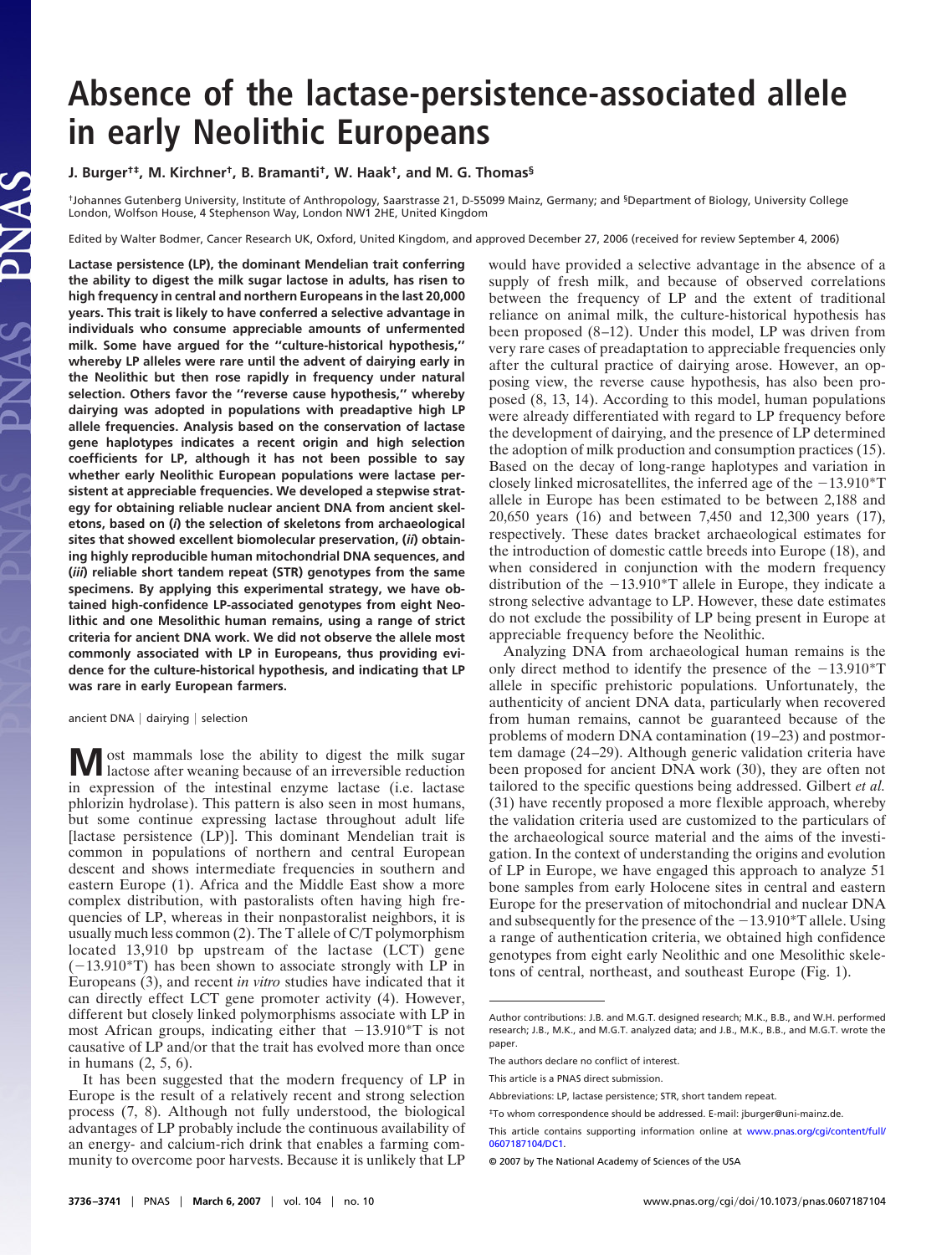

**Fig. 1.** Locations of archaeological sites.

#### **Results**

We selected bone samples that showed excellent biomolecular preservation. This characteristic was additionally shown by the reproducible amplification of animal DNA from the same and from neighboring archaeological sites (Szarvas, Albertfalva, Szegvár-Tüzköves, and Derenburg; no animal bones were available from the Baltic sites). Further, all samples typed for the 13.910-C/T polymorphism had previously yielded reproducible mitochondrial DNA (J.B., W.H., and B.B. unpublished data and ref. 32) and short tandem repeat (STR) data. The STR profiles of the 10 individuals are shown in [supporting information \(SI\)](http://www.pnas.org/cgi/content/full/0607187104/DC1) [Table 2.](http://www.pnas.org/cgi/content/full/0607187104/DC1) mtDNA haplotypes are shown in Table 1. In accordance with previous studies (33, 34), STR-allelic dropout in heterozygous individuals was observed at a rate of 10%. Locus dropout happened in 24% of PCRs as measured by using the STR Profiler multiplex assay. Because of the high number of repeated typings, allelic and locus dropout did not influence the final consensus genotype determination (33, 35).

 $-13.910$ -C/T genotypes were considered reliable when results were reproduced from at least two extractions and two independent PCRs in combination with negative controls. We obtained genotypes from eight Neolithic skeletons of central, northeast, and southeast Europe ranging in age between 5800 and 5000 B.C. (Table 1). One Mesolithic sample typed is absolutely younger  $[2267 \pm 116$  calibrated date (cal) B.C.] Additionally, we typed one Medieval skeleton as a control. We identified 9 of 10 individuals as homozygous C at position 13.910; all were Mesolithic and Neolithic samples. The one Medieval individual was heterozygous for the  $-13.910$ -C/T polymorphism. This was the only heterozygous individual, and it never showed allelic dropout. In addition, we typed the  $-22.018$ -A/G polymorphism at position 18524 in intron 9 of the *MCM6* gene, which is also associated with LP, although the correlation

|  | Table 1. Samples, culture, archaeological or radiocarbon dating, lactase genotype, and mtDNA haplotype |  |  |  |  |  |
|--|--------------------------------------------------------------------------------------------------------|--|--|--|--|--|
|  |                                                                                                        |  |  |  |  |  |

|                  |                                 |                                              | MCM6 genotype |          | CRS mtDNA 16209-16303<br>variable positions<br>$(-16,000)$ |  |
|------------------|---------------------------------|----------------------------------------------|---------------|----------|------------------------------------------------------------|--|
| Sample           | Culture                         | Archaeological or radiocarbon dating         | Intron 13     | Intron 9 |                                                            |  |
| ELT <sub>2</sub> | Merovingian                     | A.D. 400-600                                 | Υ             | А        | C <sub>294</sub> T                                         |  |
| DEB <sub>1</sub> | Neolithic Linear Pottery        | 5500-5000 B.C.                               |               | G        | C223T, C248T                                               |  |
| DEB <sub>3</sub> | Neolithic Linear Pottery        | 5500-5000 B.C.                               |               | G        | C223T, C248T                                               |  |
| DEB <sub>4</sub> | <b>Neolithic Linear Pottery</b> | 5500-5000 B.C.                               |               | G        | <b>CRS</b>                                                 |  |
| SZA23.1          | Neolithic Körös                 | 5840-5630 B.C. (OxA-9375) human rib, grave 1 |               | G        | C223T, C257A, C261T                                        |  |
| SZA23.2          | Neolithic Körös                 | 5840-5630 B.C. (OxA-9375) human rib, grave 1 |               | G        | C <sub>223</sub> T                                         |  |
| SZA23.3          | Neolithic Körös                 | 5840-5630 B.C. (OxA-9375) human rib, grave 1 |               | G        | <b>CRS</b>                                                 |  |
| KRE <sub>1</sub> | Middle Neolithic Narva          | 5350 $\pm$ 130 B.C. (OxA-5935)               |               | G        | C <sub>270</sub> T                                         |  |
| KRE <sub>2</sub> | Middle Neolithic Narva          | 5580 $\pm$ 65 B.C. (OxA-5926)                |               | G        | C <sub>270</sub> T                                         |  |
| DR <sub>2</sub>  | Mesolithic Zedmar               | $2267 \pm 116$ cal. B.C.                     |               | G        | C256T, C270T                                               |  |

The samples are described in [SI Table 3.](http://www.pnas.org/cgi/content/full//DC1) CRS, Cambridge reference sequence.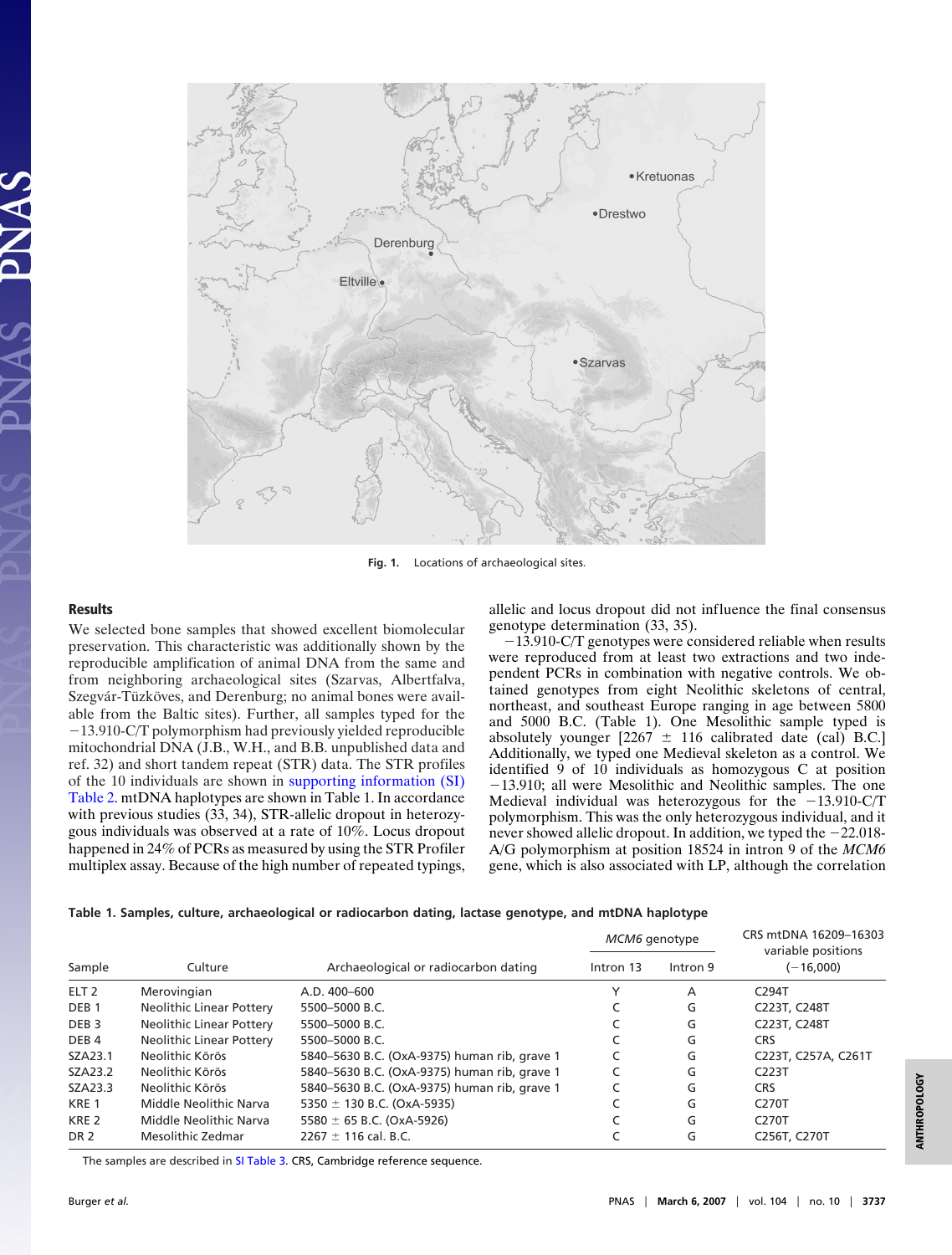between the presence of the A allele and LP is less strong than for  $-13.910*T$  (36). Here, all but the medieval sample were homozygous G. The complete results are shown in Table 1. For comparison, we show in [SI Table 4](http://www.pnas.org/cgi/content/full/0607187104/DC1) the genotypes of the main archaeologists and anthropologists who handled the samples and of the lab workers who were present in the lab when the samples were processed.

In 7 of 88 cases  $-13.910$  C residues showed an additional minor T peak after minisequencing. In those cases, PCR products were additionally ligated into a pUC18 (T vector, our own production) and used to transform an *Escherichia coli* culture (RR1). Selected transformant colonies were directly PCRamplified and sequenced by using universal M13 primers. The 41 clones of six PCR products showed the usual pattern of ancient degradation, with type II transitions being the most common postmortem artifact. Clone sequences of 67-bp length showed between zero and four inconsistent substitutions (average 0.77 per clone sequence). The site of the  $-13.910$ -C/T polymorphism was affected by inconsistent postmortem alterations in just one clone.

By treating the eight Neolithic individuals as belonging to the same metapopulation, we estimate that the frequency of the  $-13.910 \times T$  allele in this population should be no more than 0.17 with 95% confidence and no more than 0.25 with 99% confidence. Assuming Hardy–Weinberg equilibrium and that the  $-13.910^*$ T allele is the only cause of LP in ancestral Europeans, these allele frequencies correspond to LP frequencies of no more than 0.31 and 0.44, respectively. These values represent the upper end of our frequency estimates; actual frequencies are likely to have been lower and could have been zero.

#### **Discussion**

**Archaeological Human Nuclear DNA.** Because we report a lack of polymorphism in nuclear loci from archaeological human skeletons dating to up to 8,000 years old, a justification of an endogenous origin of the DNA is required. Despite the severe rules to avoid contamination at the Mainz ancient DNA facilities, on average 10–15% of clones from amplifications of human archaeological mitochondrial DNA contain sequences of contaminant origin (32). For nuclear DNA, both the success and contamination rates are much lower. Only 27% of samples that yielded mitochondrial sequences also yielded nuclear DNA (37). At the same time, the contamination rate of nuclear DNA is close to zero. Sampietro *et al.* (20) report that mitochondrial contaminations by the archaeologists or other workers involved in the sampling process can make up to 17% of sequenced human clones. This is similar to our finds for mitochondrial DNA. However, when analyzing nuclear DNA markers, especially STRs, and in those cases when researchers involved in sampling, washing, etc., of the samples were known to us, we never observed the amplification of those nuclear DNAs as a contamination. Reports of ancient nuclear DNA so far are mainly based on animal skeleton finds (38–42). There are a few studies that report consistent amplification of STR profiles from human skeletal remains (33, 34, 43, 44). We applied the genotyping and reproduction strategies developed in these studies to our sample of 51 bones that previously yielded reproducible human mitochondrial DNA sequences in association with excellently preserved animal bones. This stepwise strategy [(*i*) excellent biomolecular preservation in animal bones, (*ii*) reproducible human mtDNA sequences, and (*iii*) reliable STR genotypes] resulted in highly confident genotyping of less variable nuclear markers, such as the  $-13.910^*$ -C/T polymorphism. We observe complete absence of the  $-13.910 \times T$  allele in an Early Holocene sample, a result that is difficult to reconcile with modern contamination, because it is very different from the allelic distribution in modern Europeans. The question remains whether allelic dropout may be an explanation for the observed homozygosity in our sample.

We observe allelic dropout in our STR multiplex data at a rate of 10%. However, we did not observe preferential amplification when the two alleles that were present were similar in size. Thus, unless the  $-13.910$ <sup>\*</sup>C allele is amplified preferentially, which seems unlikely, repeated typing of the same individual from different extractions and different PCRs allows us to exclude allelic dropout as a cause for high homozygosity.

In summary, the following points add to our confidence that we have excluded contamination. Thereby, we also refer to mtDNA sequence data and STR genotypes previously obtained from the skeletons, which show a higher individual variability and help to point out the authentic origin of the less variable lactase genotype (cf. also ref. 45):

- The frequency of the alleles in our prehistoric sample is different from the frequencies in modern populations and the lab crew [\(SI Table 4\)](http://www.pnas.org/cgi/content/full/0607187104/DC1). A random modern contaminant population would look different.
- STR genotypes from all 10 individuals differed from each other. This observation excludes a systematic contamination of more than one skeleton by one or a few individuals.
- Reproducible amplification success was restricted to certain archaeological sites. This is inconsistent with background contamination originating in the DNA laboratory.
- Animal bones that were available as comparison for six of the nine prehistoric human samples yielded high quality bovine and cervid DNA sequences, indicating excellent biomolecular preservation conditions.
- Animal bone DNA from the same excavations amplified with the human lactase primers never yielded positive results.
- In those cases where the archaeologists and anthropologists who worked on the skeletons before sampling for genetic analysis were known to us [\(SI Table 4\)](http://www.pnas.org/cgi/content/full/0607187104/DC1), we did not detect the DNA profiles (mtDNA, STRs) of these investigators after cleaning the surface of the samples following our protocols.
- Mitochondrial DNA sequences that were obtained from the 10 samples by direct sequencing were always identical to those from a previous study that used extensive cloning from additional PCRs of the same specimens (ref. 32 and B.B., J.B., and W.H., unpublished data). Here, overlapping amplicons from independent PCRs complemented each other and gave unambiguous haplotypes that correspond to attested branches of the human mtDNA phylogenetic tree. Contaminating sequences were restricted to single amplicons and could be ruled out, because they produced nonsense haplotype mosaics (46). In some cases, we were able to amplify the two SNP loci  $(-13.910\text{-}C/T)$  and 22.018-A/G) in a multiplex approach together with an HVR I-fragment. Again, the SNP alleles and the mtDNA haplotype from all previous experiments were reproducible.

Based on these experimental data and theoretic considerations, we are confident that our data are authentic and can be interpreted in the context of the evolution of LP in central and northern Europeans. However, from a theoretical point of view, it is impossible to detect or completely rule out a systematic contamination of a skeleton. Nonetheless, it is probable that our decontamination procedures would remove a systematic contamination in the unlikely event that a whole skeleton became contaminated.

**Absence of LP in Meso- and Neolithic European Populations.** Estimates for the age of the 13.910\*T allele, based on data from modern individuals, are between 2,188 and 20,650 years (16) and between 7,450 and 12,300 years (17). Thus it is, *a priori*, plausible that the  $-13.910^*$ T allele was present at appreciable frequencies in early Neolithic, and even pre-Neolithic, European populations. However, these relatively recent date estimates are based on the observation of low haplotype diversity and, when con-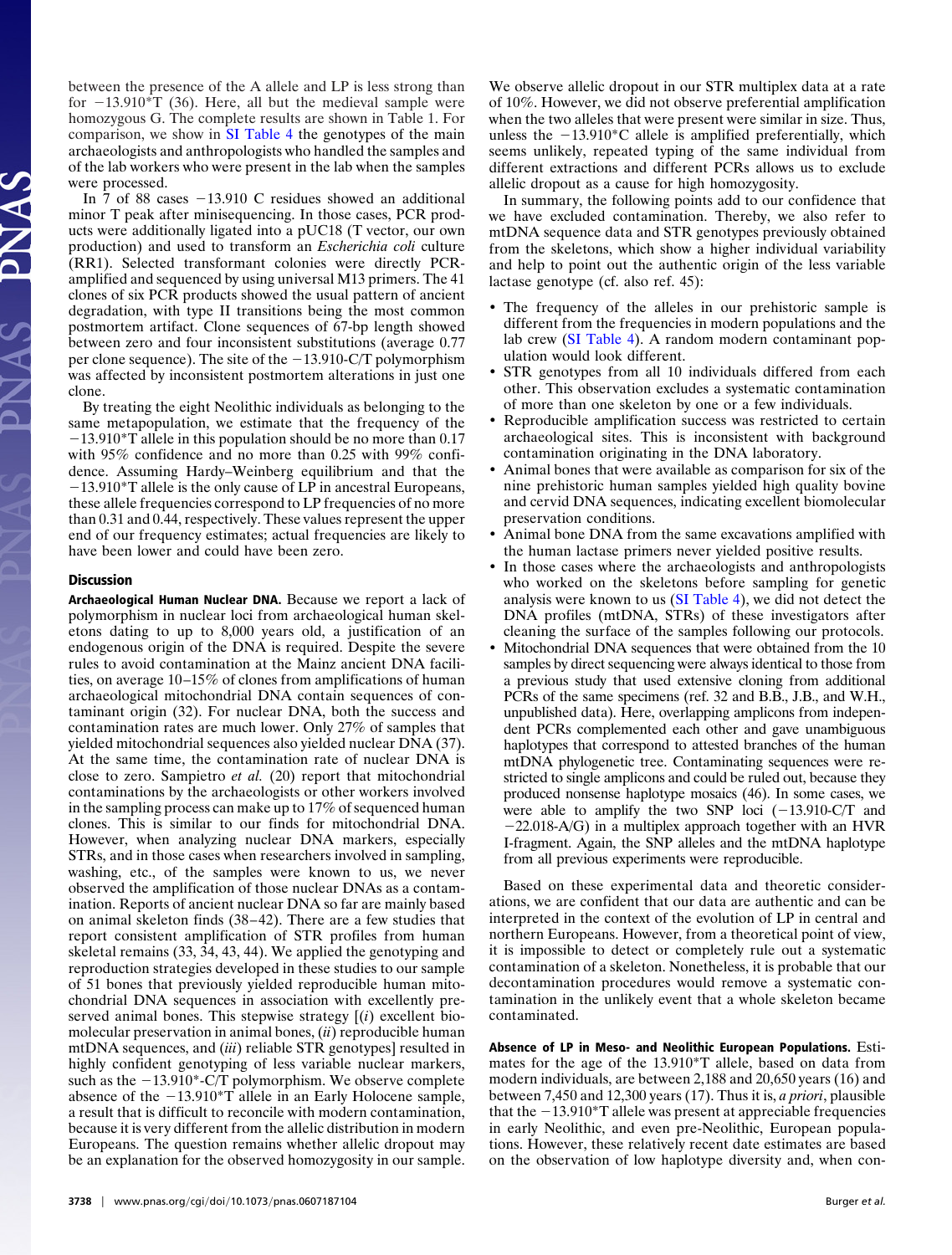sidered in conjunction with modern allele frequencies, indicate a strong role for selection. It is highly unlikely that milk would have been a major component of the adult diet, and thus that selection would have been acting, before the domestication of goats, sheep, or cattle. Bersaglieri *et al.* (16) estimate the coefficient of selection (*S*) associated with carrying at least one copy of a  $-13.910*$ T allele to be between 0.014 and 0.15, using a European dataset. By applying a simple deterministic model (see *Materials and Methods*) we would expect the  $-13.910 \times T$ allele frequency 7,000 years ago to be  $\approx 0.089$  (when  $S = 0.014$ ) and  $\approx 0$  (when  $S = 0.15$ ). Thus, the results presented here are consistent with expectation under the culture-historical hypothesis for the origins of LP in Europe  $(8-12)$ . Although there is only one sample, it is also notable that, as would be expected, the  $-13.910 \times T$  allele is absent in our Mesolithic sample.

The present study should contribute to archaeological debate concerning the origin of dairying in Europe. Although some scholars assume that dairying was not practiced during the earliest phases of the Neolithic and that it first spread over Europe in the 3rd millennium B.C. (47, 48), others, based on osteometric sexing of cattle and goats, suggest an onset of dairying practices in southeastern Europe and southern Germany between 7000 and 6500 B.P. (49). Others claim that the technical skill of dairying came to Europe already as part of the fully developed Neolithic package with the first farmers (50, 51). The latter view is supported by the earliest archaeometric evidence for dairying in Europe  $\approx$  7900–7500 B.P. in Hungary (52) and  $\approx$  6100 B.P. in Britain (53, 54). These dates suggest that dairying practices came to Europe nearly simultaneously with cereal agriculture and domestic animals. However, the absence of the 13.910\*T allele in our Neolithic samples indicates that the early farmers in Europe were not yet adapted to the consumption of unprocessed milk. Dairying is unlikely to have spread uniformly over Europe, and the use of milk in the Early Neolithic may have been rare. Although our data are consistent with strong selection for LP beginning with the introduction of cattle to Europe  $\approx 8800$  B.P., it is unlikely that fresh milk consumption was widespread in Europe before frequencies of the 13.910<sup>\*</sup>T allele had risen appreciably during the millennia after the onset of farming.

Important questions remain regarding the geographic location of the earliest  $-13.910^*$ T-allele-carrying populations, the mode and direction of spread of the allele, and the precise nature of the selective advantage(s) conferred by LP. If dairying was a common feature of European Neolithic populations, and the selection pressure is actually so strong, then an LP-causing mutation occurring anywhere in Europe should rise rapidly in frequency. A number of approaches are available for inferring the geographic origin and direction of spread of an allele by using data from modern populations. The modern distribution of the  $-13.910*$ T allele might be taken to indicate a northwestern European origin. However, forward computer simulations have shown that the center of distribution of an allele can be far removed from its location of origin when a population expands along a wave front (55). Geographic structuring of haplotype diversity among  $-13.910*$ T-carrying lineages may prove to be a more reliable indicator of the region of origin, and in a preliminary report, Enattah *et al.* (56) have used this approach to infer an eastern, possibly steppe, origin for the  $-13.910^*$ T allele. But, as with inference based on allele distribution alone, common demographic processes, such as demic diffusion, may obscure signals of geographic origin. Although computer simulations that accommodate or explore more realistic demographic scenarios (e.g., ref. 57) and other parameters, such as selection strengths, offer for the future a better understanding of the origin, spread, and coevolution of LP and dairying in Europe, all inference-based methods for investigating these factors carry a high degree of uncertainty. Thus, we believe that an ancient

DNA approach, the feasibility of which is demonstrated here, is the most direct way of studying the evolution of LP in Europe. In this study, we provide high-confidence prehistoric lactase genotypes from reliably dated remains. One direction for future research that should yield a greater insight into the origin, evolution, and spread of LP in human populations would be the incorporation of our data into the wider computer simulation models proposed above.

#### **Conclusions**

We accept that, although we are highly confident in our data, we cannot be absolutely certain that systematic contamination of single skeletons has been excluded. But crucially, we believe that the information we provide on the spatiotemporal distribution of the  $-13.910*$ T allele competes favorably with equivalent information that could be inferred by using molecular data from modern populations. Although the quantity of data presented is not sufficient to completely reject the reverse cause hypothesis for the origins of LP in Europe (9, 13, 14), we have provided (*i*) evidence in support of the culture-historical hypothesis (8–11), (*ii*) a robust example of the flexible approach advocated by Gilbert *et al.* (31) that uses ancient DNA techniques to address questions of human evolution, and (*iii*) a valuable dataset that should be used in conjunction with data from modern populations to build a more complete model of the origins and spread of LP in Europe.

#### **Materials and Methods**

**Archaeological Bone and Tooth Samples.** Bone and tooth material was excavated in eastern Germany, Hungary, northeastern Poland, and northeastern Lithuania [\(SI Table 3\)](http://www.pnas.org/cgi/content/full/0607187104/DC1). Three specimens (DEB 1, DEB 3, and DEB 4) are from the Derenburg Meerenstieg II cemetery in the northern Harz region of eastern Germany. The burials belong to the Neolithic Linear Pottery culture (58) and thus to the earliest farmers of central Europe. Three individuals (SZA23.1, SZA23.2, and SZA23.3) are from the Szarvas site, located on the Great Hungarian Plain, District of Békés, southeastern Hungary. The skeletons belong to the Körös Culture, which appeared in eastern Hungary in the early 8th millennium B.P. (59, 60). Two skeletons are from the burial site of Kretuonas 1B in eastern Lithuania. These burials belong to the Middle Neolithic Narva culture and are radiocarbondated to the 6th millennium B.P.

Tooth material of a Mesolithic individual stems from Drestwo, a site in the Suwalki region of northeastern Poland. Individual DR 2 belongs to the Mesolithic Zedmar culture and is radiocarbon-dated to the late 5th millennium cal B.P. (J. Siemaszko, personal communication). One skeleton (burial 382) stems from the early medieval Merovingian burial ground Eltville in Hesse, southwestern Germany and is dated to the 4th to 6th century A.D.

Additionally, we analyzed animal samples from Derenburg, Szarvas, and geographically closely situated sites of similar geology in Hungary.

**DNA Extraction.** DNA extraction was performed in a laboratory that is dedicated to ancient DNA work and free of other molecular work. The bone and tooth material was exposed to UV light for at least 30 min on each side. A part of the bone surface and as much as possible of the tooth surface was abraded by using a rotary drill (Dremel, Breda, The Netherlands), to remove surface contamination. Approximately 1 cm<sup>3</sup> of bone was drilled out and cut into small pieces. For teeth, only the roots were used. After a second exposure to UV light, bone and tooth material was ground to a fine powder by using a mineralogy mill, (MM200; Retsch, Haan, Germany) and DNA was isolated by following the protocol described by Burger *et al.* (61). At least two independent DNA extractions were performed for each individual. To detect possible contamination by exogenous mod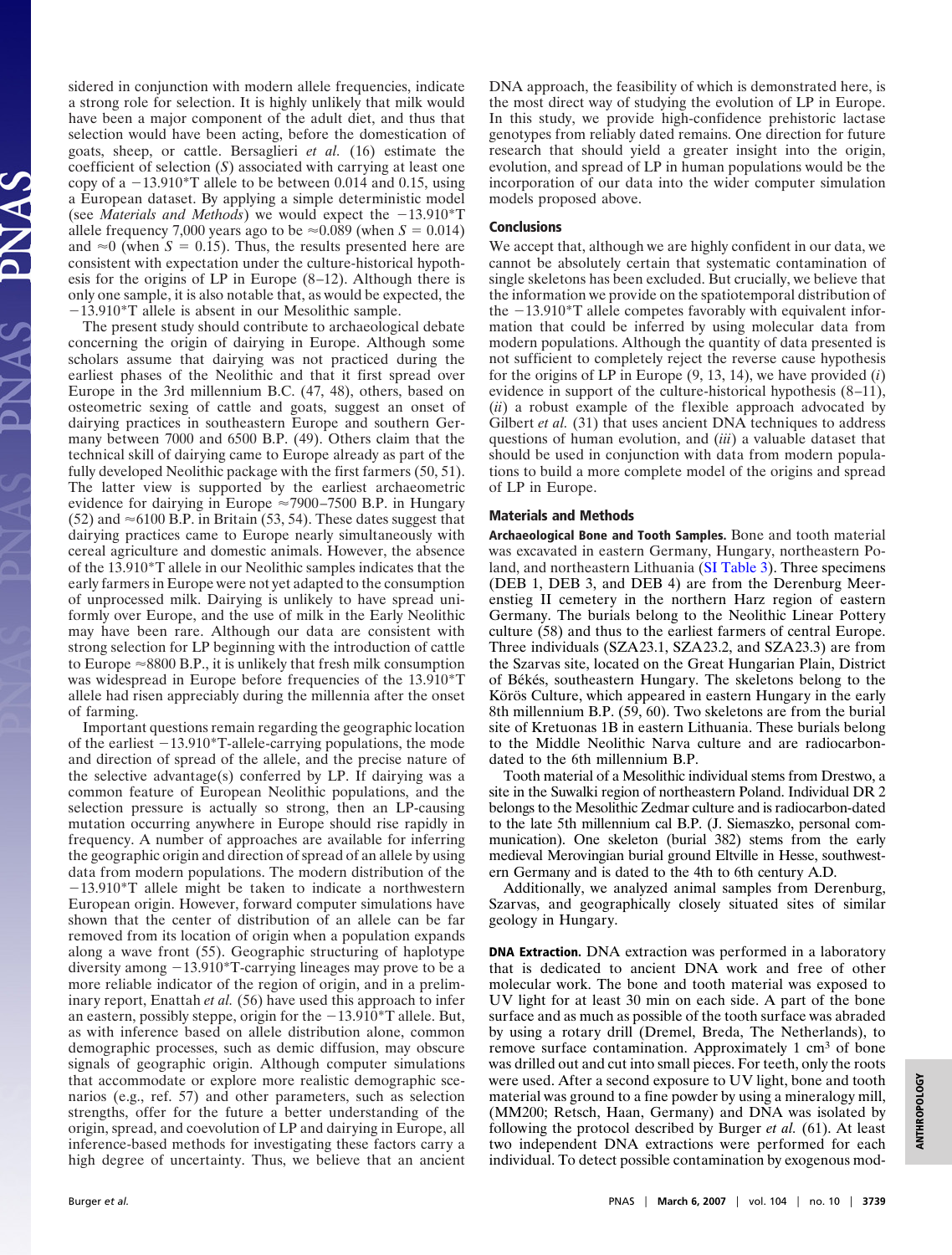ern DNA we used extraction blanks as negative controls. During all steps of sample preparation we took all possible precautions to guard against contamination: gloves, face masks, and overalls were always worn. All laboratory equipment (tubes, pipettes, filter tips, etc.) was sterilized by exposure to UV light. All surfaces were cleaned with soap and bleach before and after working. Water was cleaned under constant agitation by irradiation with a water-proof UV-bulb for 10 h.

**STR Analysis.** Amplification of STRs was performed by using an AmpF*lST*R Profiler Plus Kit (Applied Biosystems, Foster City, CA) according to the manufacturer's instructions, but halving the recommended final reaction volume to 25  $\mu$ l: 1× PCR Mix,  $1 \times$  Primerset, 2.5 units of AmpliTaqGold (Applied Biosystems) and  $1-5$   $\mu$ l of DNA extract. Cycle conditions consisted of an initial denaturation of 6 min at 95°C followed by 45 cycles of 1 min at 94°C, 1 min at 59°C, 1 min at 72°C, and a final extension of 2 h at 60°C. Amplification products were analyzed by capillary electrophoresis on an ABI Prism 310 Genetic Analyzer (Applied Biosystems). Amplification was repeated six to nine times from at least two extracts. Allelic dropout rates were calculated in the following way: in cases where the final STR consensus profile was heterozygous, homozygous results in individual amplifications were rated as allelic dropout and divided by the number of amplifications. Locus dropout was considered when no allele was amplified, and simultaneously, amplicons of the same or of greater length were amplifiable in the same reaction.

**SNP Analysis.** We designed two oligonucleotide primer pairs (lac5 and lac6) (see [SI Table 5\)](http://www.pnas.org/cgi/content/full/0607187104/DC1) spanning the C/T variant in intron 13 of the *MCM6* gene and the G/A variant in intron 9 of the *MCM6* gene, using the program Primer Select (Lasergene 99; DNAStar, Madison, WI). PCR amplifications were performed in a final reaction volume of 50  $\mu$ l, containing 1 × PCR Gold Buffer (Applied Biosystems), 0.2 mM dNTP Mix (MBI Fermentas, Hanover, MD),  $2.5 \text{ mM } MgCl_2$  solution,  $3.5 \text{ units of Ampli-}$ TaqGold (Applied Biosystems), 0.2  $\mu$ M each primer, 20  $\mu$ G of BSA, and  $3-5$   $\mu$ l of DNA extract.

Further, a 94-bp fragment of mtDNA (L16209, H16303) [\(SI](http://www.pnas.org/cgi/content/full/0607187104/DC1) [Table 5\)](http://www.pnas.org/cgi/content/full/0607187104/DC1) was coamplified with the two SNP loci in a multiplex PCR approach. Multiplex PCR amplifications were similar to the above-mentioned protocol but with an increase of DNA extract to 5–7  $\mu$ l.

PCR cycling conditions were as follows: an initial 6 min incubation at 94°C, followed by 48 cycles of 94°C for 30 sec, 53– 55°C for 40 sec, 72°C for 30 sec, and final elongation at 64°C for 45 min. One extraction blank and at least two PCR negative controls were included in each PCR experiment. Amplification products purified by using the Invisorb Rapid PCR Purification Kit (Invitek, Berlin, Germany) according to the manufacturer's instructions.

LP-associated SNPs  $(-13.910^*$ -C/T and  $-22.018$ -A/G) were

- 1. Swallow DM, Hollox EJ (2000) in *The Metabolic and Molecular Basis of Inherited Disease*, eds Scriver CR, Beaudet AL, Sly WS, Valle D (McGraw–Hill, New York), pp 1651–1663.
- 2. Mulcare CA, Weale ME, Jones AL, Connell B, Zeitlyn D, Tarekegn A, Swallow DM, Bradman N, Thomas MG (2004) *Am J Hum Genet* 74:1102–1110.
- 3. Enattah NS, Sahi T, Savilahti E, Terwilliger JD, Peltonen L, Jarvela I (2002) *Nat Genet* 30:233–237.
- 4. Lewinsky RH, Jensen TG, Moller J, Stensballe A, Olsen J, Troelsen JT (2005) *Hum Mol Genet* 14:3945–3953.
- 5. Ingram CJ, Elamin MF, Mulcare CA, Weale ME, Tarekegn A, Raga TO, Bekele E, Elamin FM, Thomas MG, Swallow DM (2007) *Hum Genet* 120(6):779–788.
- 6. Tishkoff SA, Reed FA, Ranciaro A, Voight BF, Babbitt CC, Silverman JS, Powell K, Mortensen HM, Hirbo JB, Osman M, *et al.* (2007) *Nat Genet* 39:31–40.
- 7. Cavalli-Sforza LL (1973) *Am J Hum Genet* 25:82–104.

assayed by minisequencing, using the ABI Prism SNaPshot Multiplex kit (Applied Biosystems). For each SNP one minisequencing primer (lac7\_mini, lac8\_mini, [SI Table 5\)](http://www.pnas.org/cgi/content/full/0607187104/DC1) was computer-evaluated to optimize the melting temperature and to exclude the existence of interfering secondary structures by using IDT's SciTools OligoAnalyzer, version 3.0 (http:// biotools.idtdna.com/analyzer/). Primer extensions were carried out in a final reaction volume of  $8 \mu l$ , with 1  $\mu l$  of purified PCR product, minisequencing primers (0.15  $\mu$ M each), HPLC-H<sub>2</sub>O, and  $3 \mu$ l of SNaPshot Multiplex Ready Reaction Mix, and by using 25 cycles of the following: 96°C for 10 sec, 55°C for 5 sec, and 60°C for 30 sec. Postextension products were treated with shrimp alkaline phosphatase (MBI Fermentas) and then analyzed by capillary electrophoresis on an ABI Prism 310 Genetic Analyzer (Applied Biosystems), using the GeneScan Analysis software, version 3.1 (Applied Biosystems).

**DNA Cloning and Sequencing.** In seven cases, C residues showed an additional minor T peak after minisequencing. In those cases, PCR products were additionally ligated into a pUC18 (T vector, our own production) and used to transform an *E. coli* culture (RR1). Selected clone colonies were directly PCR amplified by using universal M13 primers. After subsequent cycle sequencing and capillary electrophoresis, data were analyzed by using the programs Seqman II and MegAlign (DNASTAR).

**Statistical Analysis of Data.** The upper estimate of allele frequency (*P*) given zero observations was made by using the formula  $P =$  $1 - \alpha^{(1/n)}$ , where  $\alpha$  is the probability of no occurrences of an allele in *n* observations. Early Neolithic ( $\approx$  7,000 years ago)  $-13.910^*$ T allele frequencies were estimated for certain values for selection (*S*) by using a simple deterministic model of allele frequency change assuming  $(i)$  a modern-day central European  $-13.910 \times T$ allele frequency of  $\approx 0.5$ , *(ii)* the coefficient of selection to have been constant over the time, (*iii*) a panmictic central European population, and (*iv*) an intergeneration time of 30 years. The expected generation-by-generation allele frequencies were calculated forward through time in Microsoft Excel, starting with very low frequencies, and using equation 3.5 from Maynard Smith (62). The Neolithic allele frequency was found by looking up which frequency would change to 0.5 in 233 generations for a certain value of *S*.

We thank Jörg Schibler, Magdalena Bogus, Rüdiger Krause, Sabine Möller-Rieker, Valerie Liebs, and Guido Brandt for their help. We thank Ildiko Pap, Zsuzsanna Guba, Veit Dresely, Rimantas Jankauskas, and Jerzy Siemaszko for providing samples. This work was funded by the Bundesministerium für Bildung und Forschung and the Arts and Humanities Research Council Centre for the Evolution of Cultural Diversity.

- 8. Simoons FJ (1970) *Am J Dig Dis* 15:695–710.
- 9. McCracken RD (1971) *Curr Anthropol* 12:479–517.
- 10. Kretchmer N (1972) *Sci Am* 227(4):71–78.
- 11. Aoki K, Sato K (1986) *Jpn Heart J* 27:693–699.
- 12. Beja-Pereira A, Luikart G, England PR, Bradley DG, Jann OC, Bertorelle G, Chamberlain AT, Nunes TP, Metodiev S, Ferrand N, *et al.* (2003) *Nat Genet* 35:311–313.
- 13. Bayless TM, Paige DM, Ferry GD (1971) *Gastroenterology* 60:605–608.
- 14. Nei M, Saitou N (1986) *Prog Clin Biol Res* 214:21–37.
- 15. Aoki K (2001) *Theor Popul Biol* 59:253–261.
- 16. Bersaglieri T, Sabeti PC, Patterson N, Vanderploeg T, Schaffner SF, Drake JA, Rhodes M, Reich DE, Hirschhorn JN (2004) *Am J Hum Genet* 74:1111–1120.
- 17. Coelho M, Luiselli D, Bertorelle G, Lopes AI, Seixas S, stro-Bisol G, Rocha J (2005) *Hum Genet* 117:329–339.
- 18. Bollongino R, Edwards CJ, Alt KW, Burger J, Bradley DG (2006) *Biol Lett* 2:155–159.